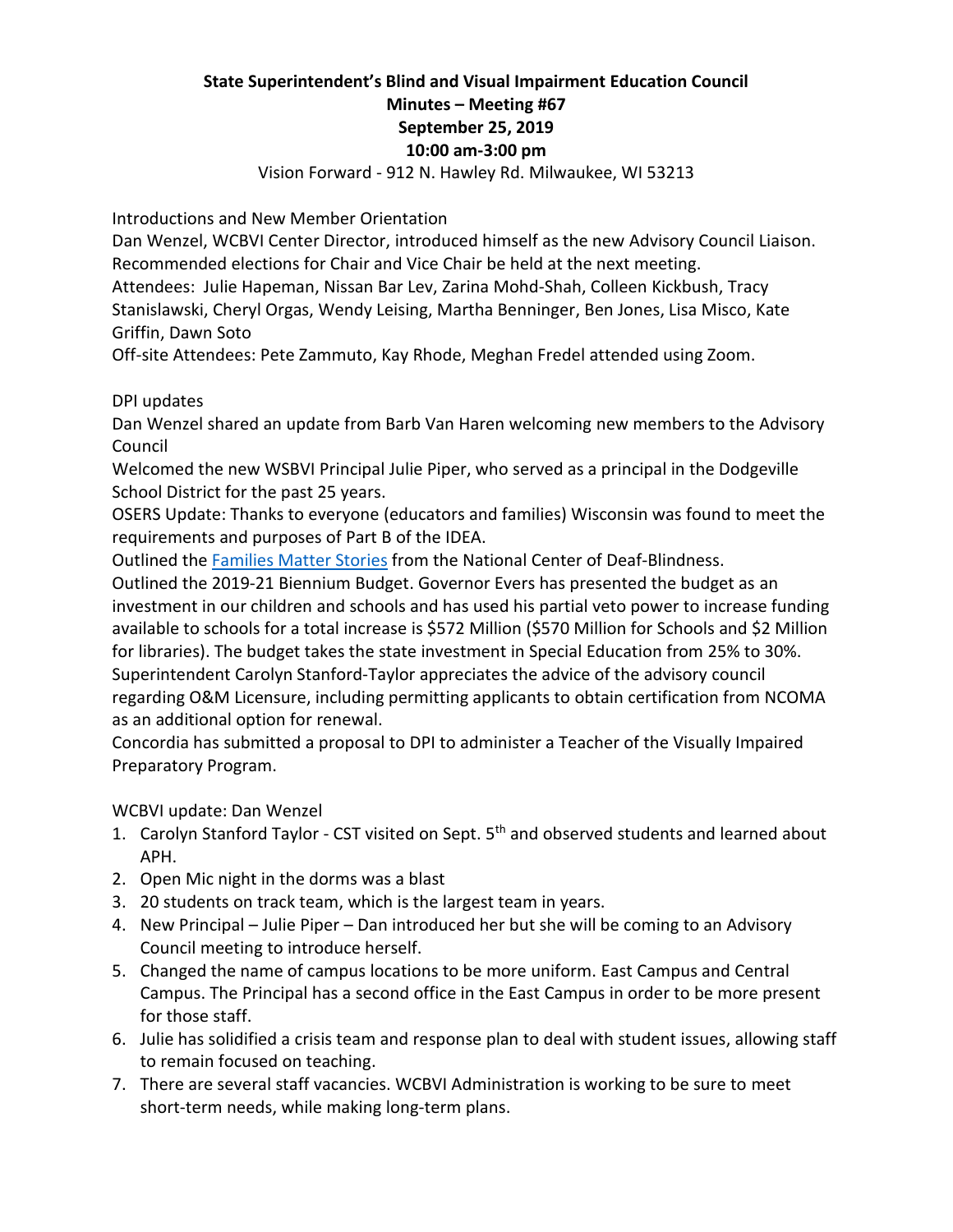8. Dorm Renovations in Woodruff Hall. The plan is to move in by Jan 2020.

NB commented on how it is great to have a new principal and a center director.

# WCBVI Outreach Update: Dawn Soto

Discussed her role as the Ex Officio Trustee for the Statewide APH accounts. Made some changes to the process.

- 1. APH gave notice of an end of fiscal year extra fund disbursement.
- 2. Asked to have APH loan items returned if not in use. This allows students who either do not qualify for APH funds, or are waiting to be added to the next APH Census, to have access to APH materials.
- 3. Expanded the High Cost Item loan term from 6 months to one year, which will allow the student to use it for the entire school year.
- 4. NIMAS needs were discussed for statewide print disability needs that WCBVI Outreach doesn't address (as Outreach only addresses the blind/low vision needs). Staff from CESA 2 will be going to the APH Annual Meeting to gain insight.
- 5. Contracts and CESA for educational support. Connect with RSN's for digital content and some of the CESA's are already working in this area.
- 6. Discussion on new braille book requests (transcription requests). Worked with a request from November with APH and was able to have APH produce the book for a better price. Currently the district book request deadline is April  $1<sup>st</sup>$ . This isn't enough time for sourcing books that have already been transcribed, and definitely not enough time for new transcription requests.
- 7. When APH discontinues an item, we can give those items to stakeholders. Julie Hapeman stated this was a good program. Question from Julie to Dawn about what other items can be requested - Matt Connect was mentioned. Weekly updates could say what is available for checking out.

### Other Outreach Program Updates

- 1. EmployAbility Summer Program was successful. Dave Ballmann and Meghan Fredel coordinate this program, which focuses on independence for participants.
- 2. Short Course Meghan Fredel is currently the only instructor. She is dualcertified, and is working with other Outreach professionals on the programming.
- 3. Dave Ballmann and Dave Hyde are the Outreach Parent Liaisons. Rita Fuller is the Family Engagement Coordinator. They will be working together on enhancing the curriculum.
- 4. Outreach is offering Goalball workshops in school districts as requested.
- 5. Each CESA has a school improvement program.
- 6. Kay Rhode and Alisha Ragainis have run several PST events this year. They also have continued the Vision Professionals mentoring program.
- 7. Do Textbook Publishers have to provide Braille books? Dawn the answer is Yes and No, and it is not out of the box. Julie  $H -$  should textbook publishers provide Braille at their cost? Nissan Bar Lev - Is there a move to get this done? Americas Treaty? Julie H – Accessible Standard is not easy to get passed. Cheryl Orgas – speaking from the ABLE perspective, production is time consuming. Nissan – stakeholders groups would be a good place to start the movement. Martha Berninger – Talk to Kurt Keifer to gain support for legislative. Cheryl O - Art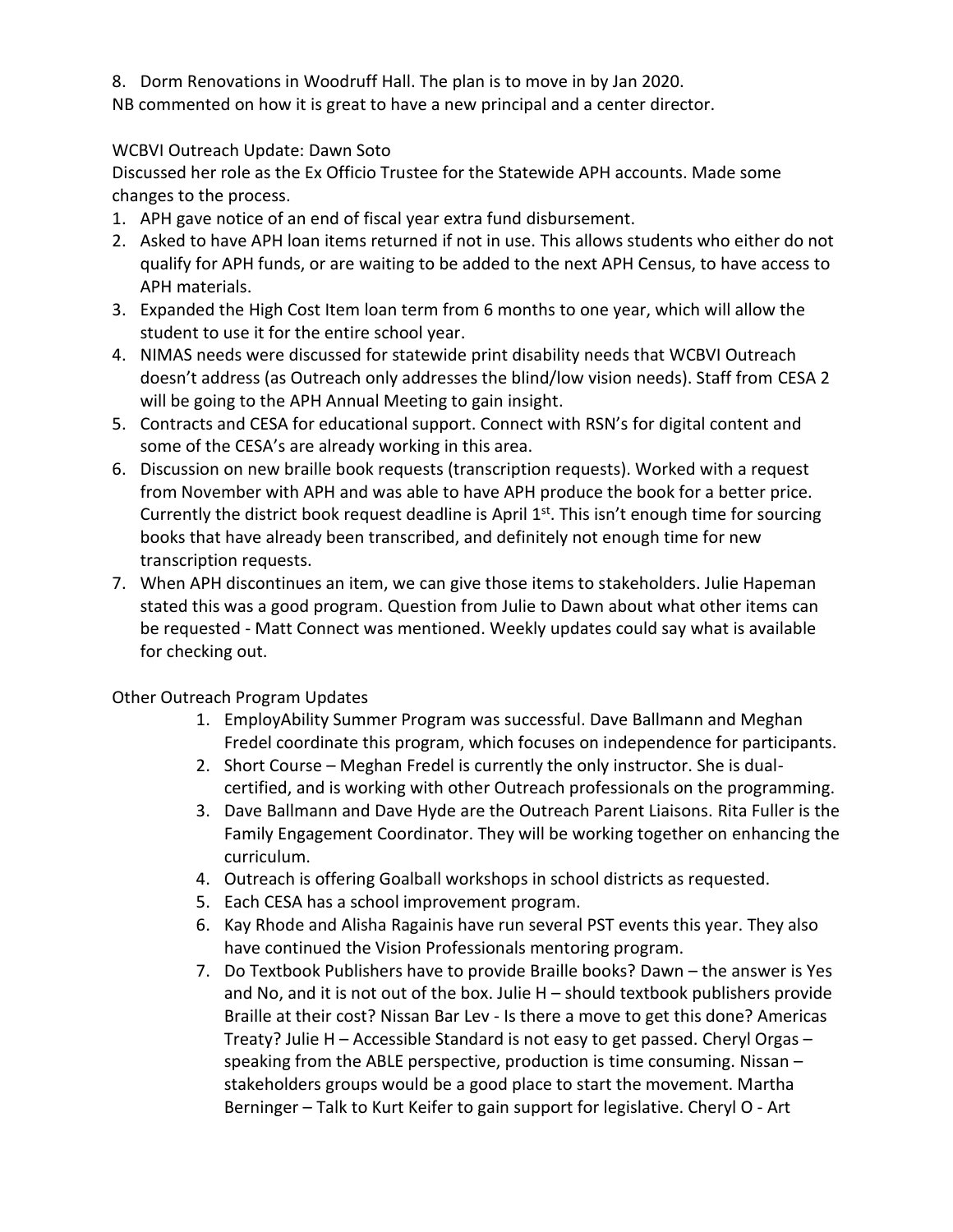### Higher Ed Aids Board: Pete Zammuto

Loan programs for \$10,000/year for O&M certificate. Loan is totally forgivable. Requirement -Must work in the state of WI for 3 years. Two schools offer the programs in WI. Other eligible programs are Illinois State, NIU, and Western MI University. Popular – Distance Learning Program, onsite sometimes. Eastern MI has a program. We would like other states to offer this. The fund is 99,000. (9 or 10 students). Dawn Soto noted that loan forgiveness amounts are prorated if there are more students.

Council Guidance: DPI Chief Legal Counsel - Ben Jones

- 1. Roles and Responsibilities of Council Defined by Carolyn Stanford Taylor so Advisory Council crystallized the policies and bring those to CST. Councils are a forum for the exchange of ideas, which can be shared with Carolyn.
- 2. Parliamentary Procedure. How do we obtain information. Reports to the State Superintendent should be from the Council, not any specific person, and be presented with the Council Chairperson signature. Minutes get adopted and approved then will be posted. Motion is presented, someone will move and then a second person will move. This should be documented in the minutes. Discussion continues, and there can be amendments, first and second motion. Motion to close debate, No more discussion. Motion to adopt the report, any further debate, then Yay or Nay.
- <span id="page-2-0"></span>3. Roberts Rules document: [https://drive.google.com/file/d/1ciQ6bc0p3TTHgVlwSFQpaTqJK2NN3Xhu/view?usp=sharin](https://drive.google.com/file/d/1ciQ6bc0p3TTHgVlwSFQpaTqJK2NN3Xhu/view?usp=sharing.) <u>ይ.</u>
- 4. Role Call vote has to be requested by two people and read off name of each individual and they say Yay or Nay and it must be seconded, discussion and once discussion is ended, Chair restates the motion on what is being voted. The vote is run by the chair. Only defined members of the Council can vote.
- 5. What kinds of topics should be involved in the Advisory Council? DPI is the executive. Identify a problem as a Council and decide to take it up to CST.
- 6. Confusion with By Laws CST establishes polcicies and procedure. By-laws will be incorporated into policies and procedures by CST.
- <span id="page-2-1"></span>7. By-Laws document: [https://drive.google.com/file/d/1eHeT-](https://drive.google.com/file/d/1eHeT-QyrQP0jl9dcXSxJO5jxvSvpMfsB/view?usp=sharing)[QyrQP0jl9dcXSxJO5jxvSvpMfsB/view?usp=sharing](https://drive.google.com/file/d/1eHeT-QyrQP0jl9dcXSxJO5jxvSvpMfsB/view?usp=sharing)
- <span id="page-2-2"></span>8. Required members are listed in the Policies and Procedures document: [https://drive.google.com/file/d/1AnR16R7FbA-](https://drive.google.com/file/d/1AnR16R7FbA-NdOuje_bQdkrPuWcsWMFK/view?usp=sharing)[NdOuje\\_bQdkrPuWcsWMFK/view?usp=sharing](https://drive.google.com/file/d/1AnR16R7FbA-NdOuje_bQdkrPuWcsWMFK/view?usp=sharing)
- <span id="page-2-3"></span>9. PowerPoint – [https://drive.google.com/file/d/1pyPVMcbMOwNLt9PirUtXdSc6\\_fyVjpL1/view?usp=sharing](https://drive.google.com/file/d/1pyPVMcbMOwNLt9PirUtXdSc6_fyVjpL1/view?usp=sharing)
- 10. Giving notice to the districts 45 days ahead. Letterhead going out with specific dates from Dan Wenzel.

Libraries Update:

Zarina Mohd-Shah – Talking Book and Braille Library

- 1. Downloads on Demands BART Reminder of one talking book per patron.
- 2. Finances happy with state funding 2 million dollars. Milwaukee million dollar cut. Not